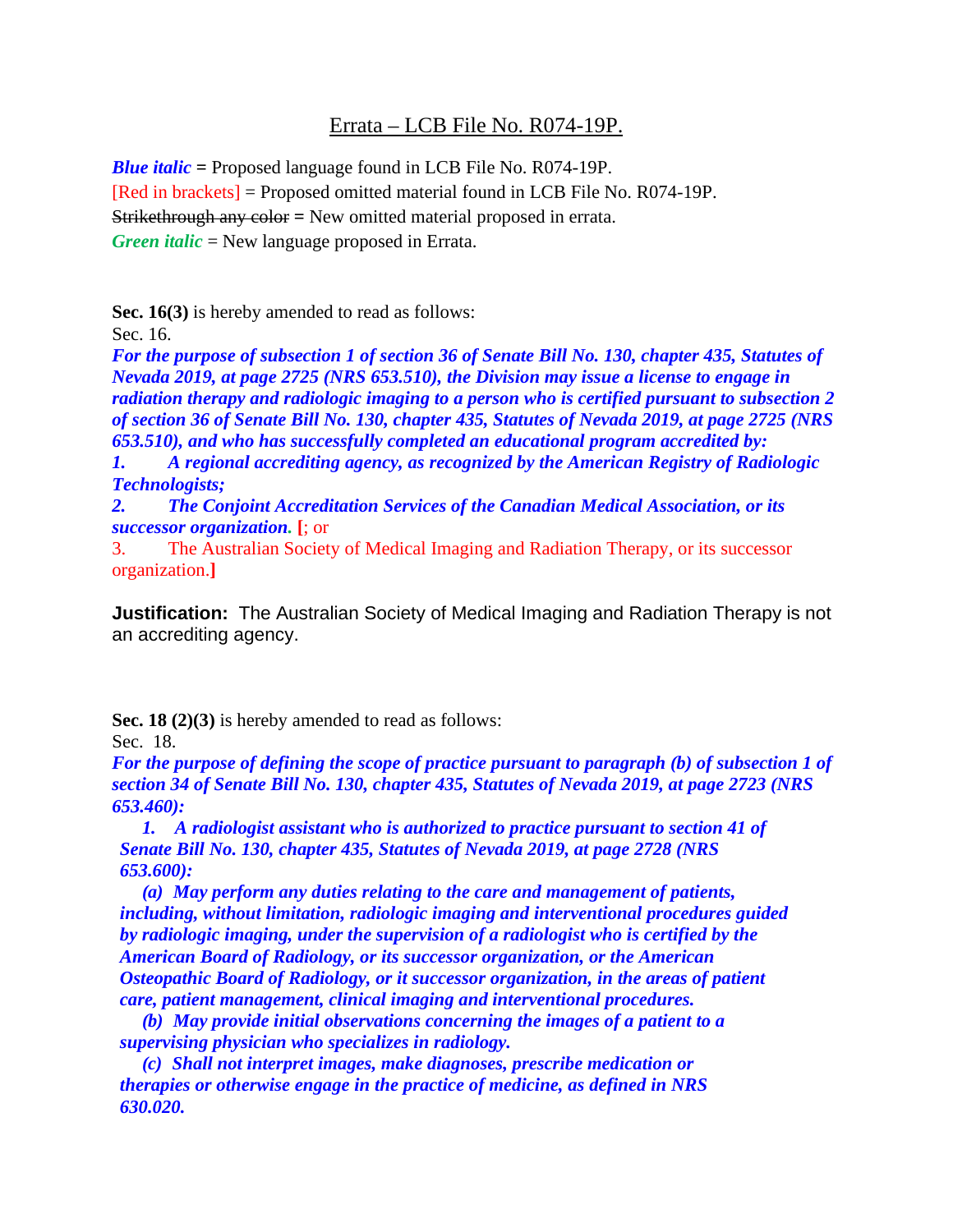*2. A person who holds a license* **[**or a limited license**]** *to engage in radiation therapy issued pursuant to sections 22 to 51, inclusive, of Senate Bill No. 130, chapter 435, Statutes of Nevada 2019, at pages 2722-32 (NRS 653.310 to 653.910, inclusive), may:*

*(a) Administer ionizing radiation emitted from X-ray machines, particle accelerators or sealed radioactive sources to human beings for therapeutic purposes.*

*(b) Perform simulation, procedures related to treatment planning, treatment delivery and dosimetric calculations as prescribed by a physician who is certified in radiation oncology by the American Board of Radiology, or its successor organization, or the American Osteopathic Board of Radiology, or its successor organization.*

*(c) Participate in procedures involving brachytherapy.*

*3. A person who holds a license* **[**or a limited license**]** *to engage in radiologic imaging issued pursuant to sections 22 to 51, inclusive, of Senate Bill No. 130, chapter 435, Statutes of Nevada 2019, at page 2722-32 (NRS 653.310 to 653.910, inclusive), may: (a) While under the supervision of a licensed practitioner, if applicable, use ionizing radiation for diagnostic purposes or to visualize a medical condition by applying the ionizing radiation emitted from X-ray machines to any part of the human body; (b) In conjunction with the study of radiation, administer contrast agents and related drugs for diagnostic purposes.* 

*(c) Perform diagnostic radiographic and noninterpretive fluoroscopic procedures, as prescribed by a licensed practitioner, and may assist the licensed practitioner with fluoroscopic and specialized radiologic procedures.* 

**Justification:** Pursuant to Section 37(4) of Senate Bill 130, The holder of a limited license shall not perform procedures using contrast media, nuclear medicine or radiation therapy.

**Sec. 20 (1)(2)** is hereby amended to read as follows: Sec. 20

*1. Pursuant to paragraph (d) of subsection 1 of section 34 of Senate Bill 130, chapter 435, Statutes of Nevada 2019, at page 2723 (NRS 653.460), a person who holds a limited license may perform radiologic imaging, as specified by his or her limited license, only while under the* **[**direct**]** *supervision of a licensed practitioner.*

*2. When providing the* **[**direct**]** *supervision pursuant to subsection 1, the licensed practitioner:*

*(a) Is responsible for and must control the quality, radiation safety and protection and any other technical aspect of using ionizing radiation on human beings for diagnostic or therapeutic purposes.* 

**[**(b) Must be:

(1) Present in the same area or an adjacent area to where the holder of the limited license is performing radiologic imaging; and

(2) Available to furnish immediate assistance and direction throughout the radiologic imaging.**]**